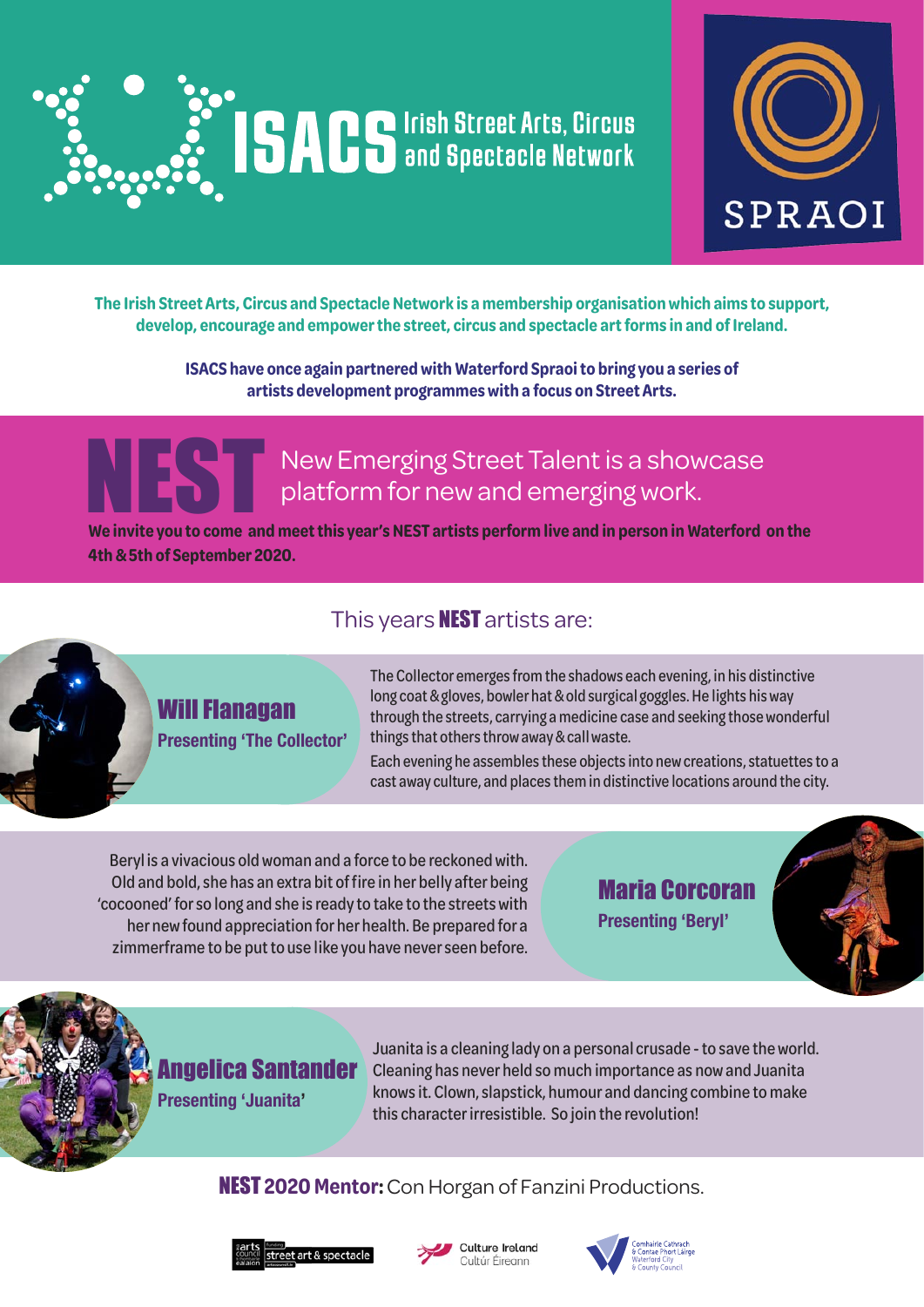

# PITCH



**Pitch is a mentoring programme supported by Culture Ireland, created to help develop artists skills in delivering professional pitches about their work to programmers, presenters and stakeholders.**

This years three artists **PITCHING** are:



# Caoimhe Dunn

#### **Presenting 'A Snail's Trail - working title'**

Taking inspiration from Medieval Manuscripts….. A squire, a knight and a giant snail make their way forth……very slowly. If you were wondering why your knight in shining armour has not arrived yet, this may be the reason.

# Claire Sheehan

#### **Presenting 'Claddagh Woman'**

Claddagh woman is inspired by the past, lives in the present and imagines the future. She aims to bring a space to our lives, to find moments of connection and to create space for imagination. Claddagh woman will be part of the street, she blends in in silence, and emerges through contrast.



# Jessica Doolin

#### **Presents 'The Bubblettes - working title'**

The Bubblettes are a troupe of HulaHooper, acrobat girls. They bring energy, optimism and passion for life to the fore. They are the ultimate girl gang, who lift each other up 'literally', flip, cartwheel and share their joie de vivre with the world. It will be hard to resist their infectious vibes, bringing joy and happiness to your day.